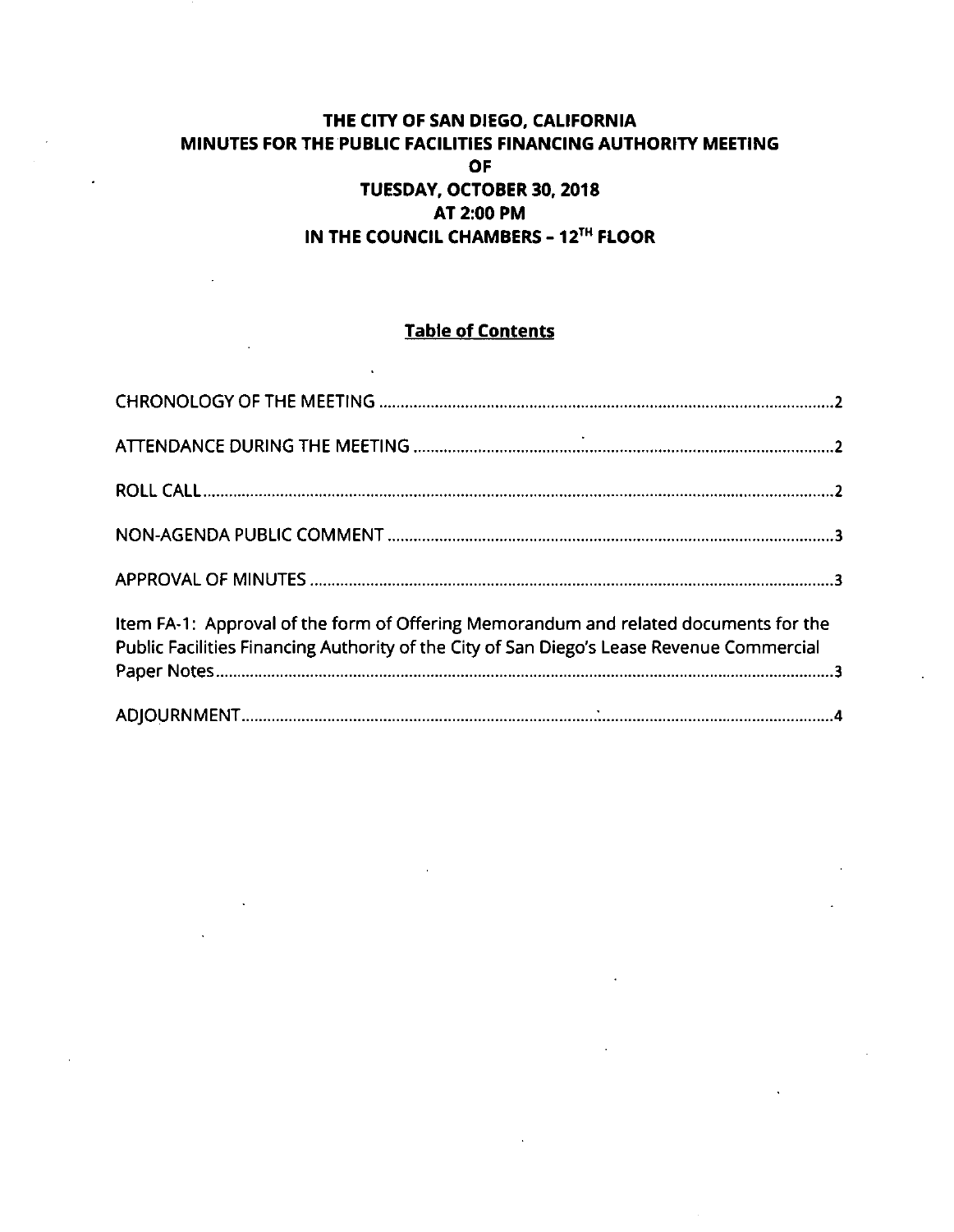### CHRONOLOGY OF THE MEETING

The meeting was called to order by Council President Cole at 3:50 p.m. The meeting was adjourned by Council President Cole at 3:51 p.m.

### ATTENDANCE DURING THE MEETING

#### PRESENT

CD-I Council President Pro Tern Barbara Bry CD-2 Councilmember Lorie Zapf CD-3 Councilmember Chris Ward CD-4 Council President Myrtle Cole CD-5 Councilmember Mark Kersey CD-6 Councilmember Chris Cate CD-8 Councilmember David Alvarez CD-9 Councilmember Georgette Gomez

#### ABSENT

CD-7 Councilmember Scott Sherman

## CITY CLERK Maland (mrh).

ROLL CALL

(1) Council President Pro Tern Bry-present

(2) Councilmember Zapf-present

(3) Councilmember Ward-present

(4) Council President Cole-present

(5) Councilmember Kersey-present

(6) Councilmember Cate-present

(7) Councilmember Sherman-not present

(8) Councilmember Alvarez-present

(9) Councilmember Gomez-present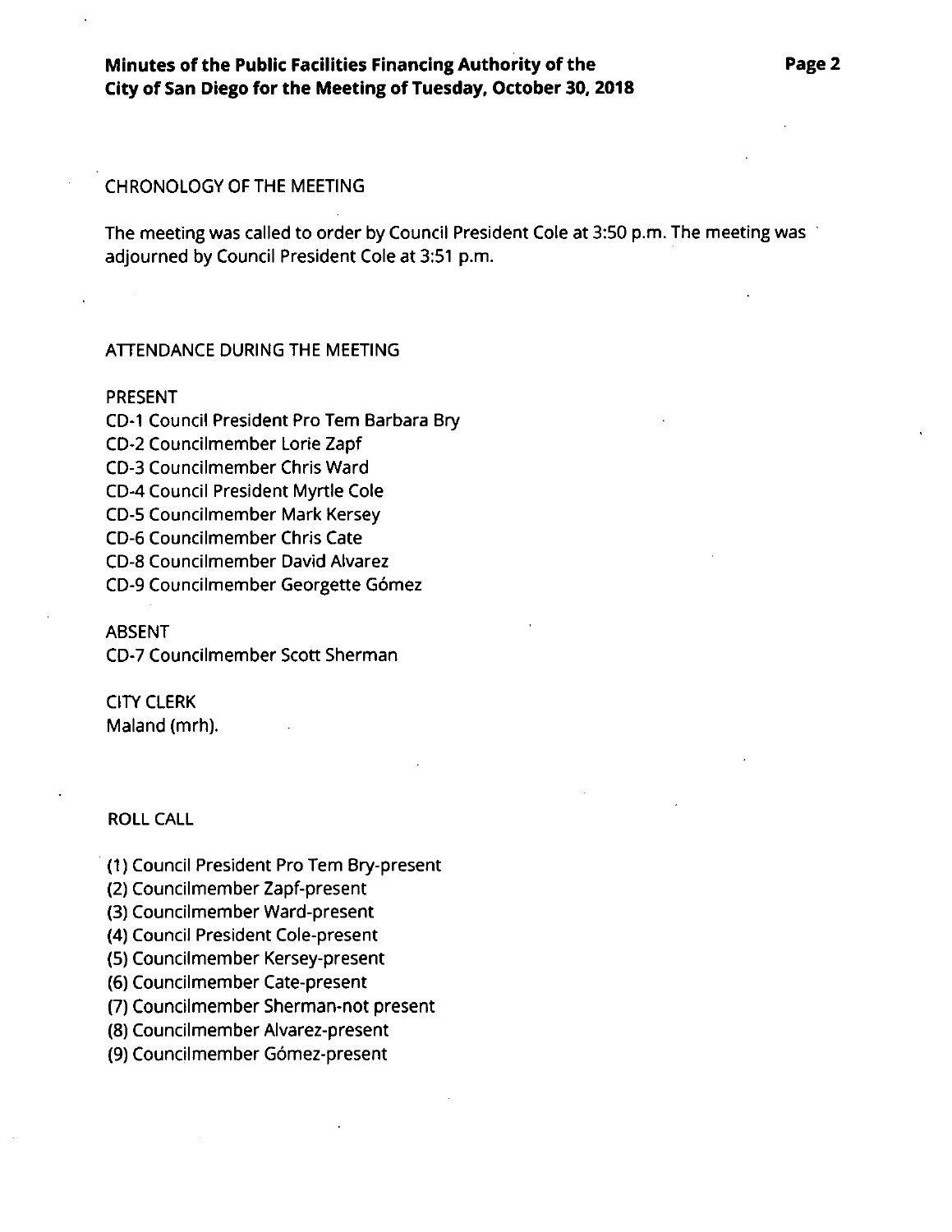## **Minutes ofthe Public Facilities Financing Authority of the City of San Diego for the Meeting of Tuesday, October 30,2018**

NON-AGENDA PUBLIC COMMENT

None.

### APPROVAL OF MINUTES

The Minutes of the following meeting were approved.

APPROVED

October 16,2018- Special

COUNCIL ACTION: Start Time: 3:51 PM

MOTION BY MARK KERSEY TO APPROVE. Second by Chris Ward.

Passed by the following vote: Yea: Barbara Bry, Lorie Zapf, Chris Ward, Myrtle Cote, Mark Kersey, Chris Cate, David Alvarez, Georgette Gómez; Nay: (None); Recused: (None); Not Present: Scott Sherman.

Item FA-1: Approval of the form of Offering Memorandum and related documents for the Public Facilities Financing Authority of the City of San Diego's Lease Revenue Commercial Paper Notes.

## Total Estimated Cost of Proposed Action and Funding Source: N/A.

### Proposed Actions:

### (FA-2018-11) ADOPTED AS RESOLUTION FA-2018-11

Resolution approving the form and authorizing the distribution of the Offering Memorandum in connection with the Public Facilities Financing Authority of the City of San Diego's issuance and sale of its Lease Revenue Commercial Paper Notes in the principal